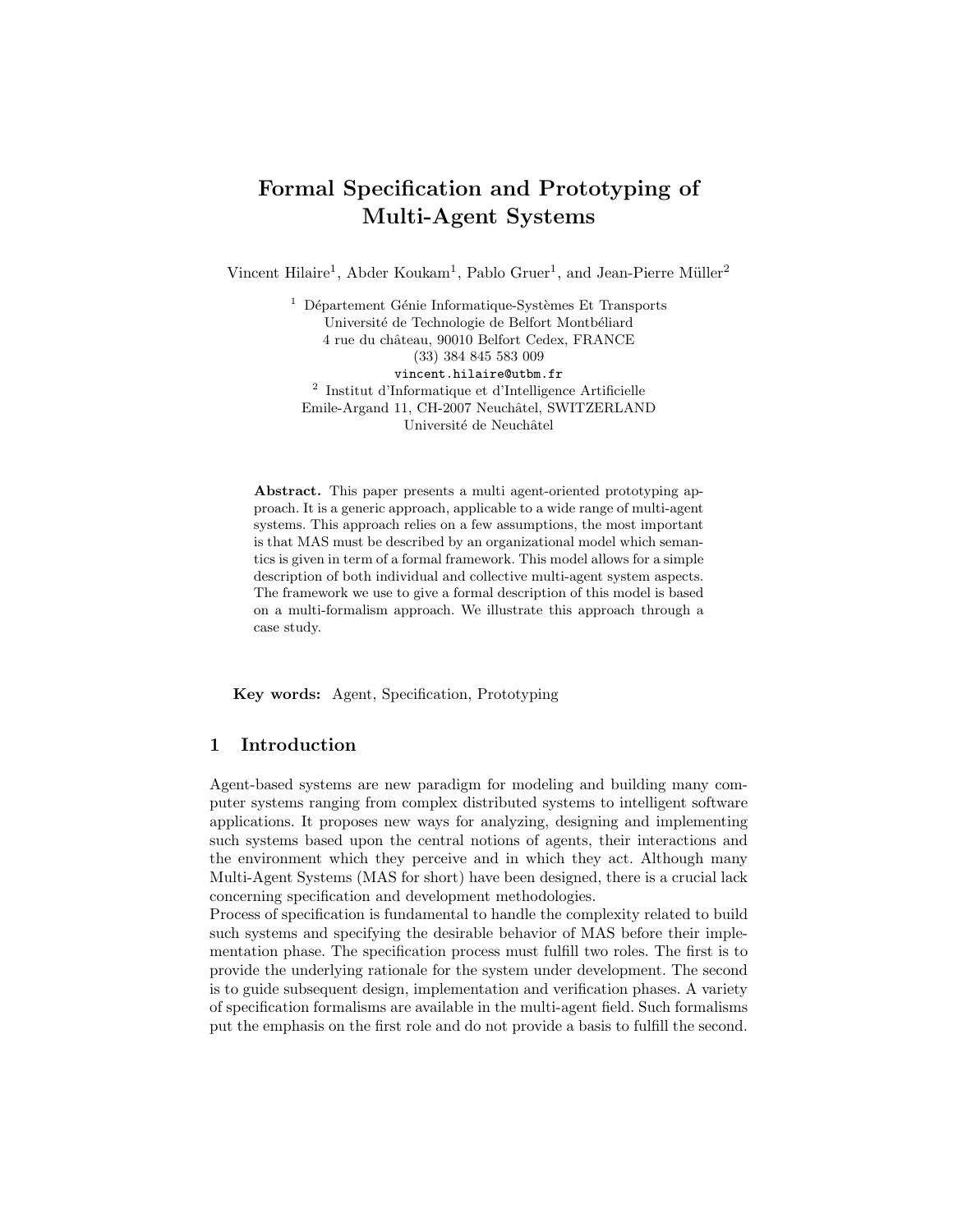As stated in [2], they are often abstract and unrelated to concrete computational models. We believe that one way to bridge the gap between the abstract and the concrete level is to build the system specification using a prototyping process [13]. This process provides a support for incremental specification leading to an executable model of the system being built. Indeed, in many areas of software and knowledge engineering, the development process putting emphasis on prototyping and simulation of complex systems before their effective implementation is proven to be a valuable approach.

The purpose of this paper is to present a formal approach to MAS that fits in with prototyping and simulation oriented processes. The first step towards such approach is to choose or to build a formalism for specifying MAS. Harel and Pnueli [10] split systems in two classes : transformational systems which can be described by a functional mapping input to output values and reactive systems which do not compute functions but perform a continuous interaction with their environment. Due to their complexity, MAS have reactive and transformational features. A formalism which : specifies easily and naturally both aspects, enables prototyping and simulation and guides the implementation phase which is to be defined yet. We have thus chosen to use a multi-formalism approach that results of the composition of Object-Z [3] and statecharts [11]. This formalism enables the specification of reactive and transformational aspects of MAS and their prototyping by simulation.

Even though it has enough expressive power to specify MAS aspects, this language does not provide any methodological guidelines. A specification method is essential to manage MAS complexity by decomposition and abstraction. We use an organizational model [5, 18] that consider organizations, interactions and roles as first class citizen. This model allows to go from the requirements to detailed design and helps to decompose a MAS in terms of roles and organizations. Model concepts are specified by a framework which has to be refined to specify a MAS particular application. These concepts are illustrated by the Aphtous Ulcer Fever example which has been presented in [4]. This example consists in cattles disease modeling by using roles and organizations.

The paper is organized as follows. Section 2 introduces the methodological approach proposed which results from an organizational model and formal specification framework. Section 3 gives the specification of the Aphtous Ulcer Fever example. Section 4 is devoted to a summary, and prospects for further research.

# 2 Specification approach

#### 2.1 Role/Organization model

Our specification approach uses an organizational model which is based on three interrelated concepts: role, interaction and organization. Roles are generic behaviors. These behaviors can interact mutually according to interaction pattern. Such a pattern which groups generic behaviors and their interactions constitutes an organization. Organizations are thus descriptions of coordination structures. Coordination occurs between roles as and when interactions takes place. In this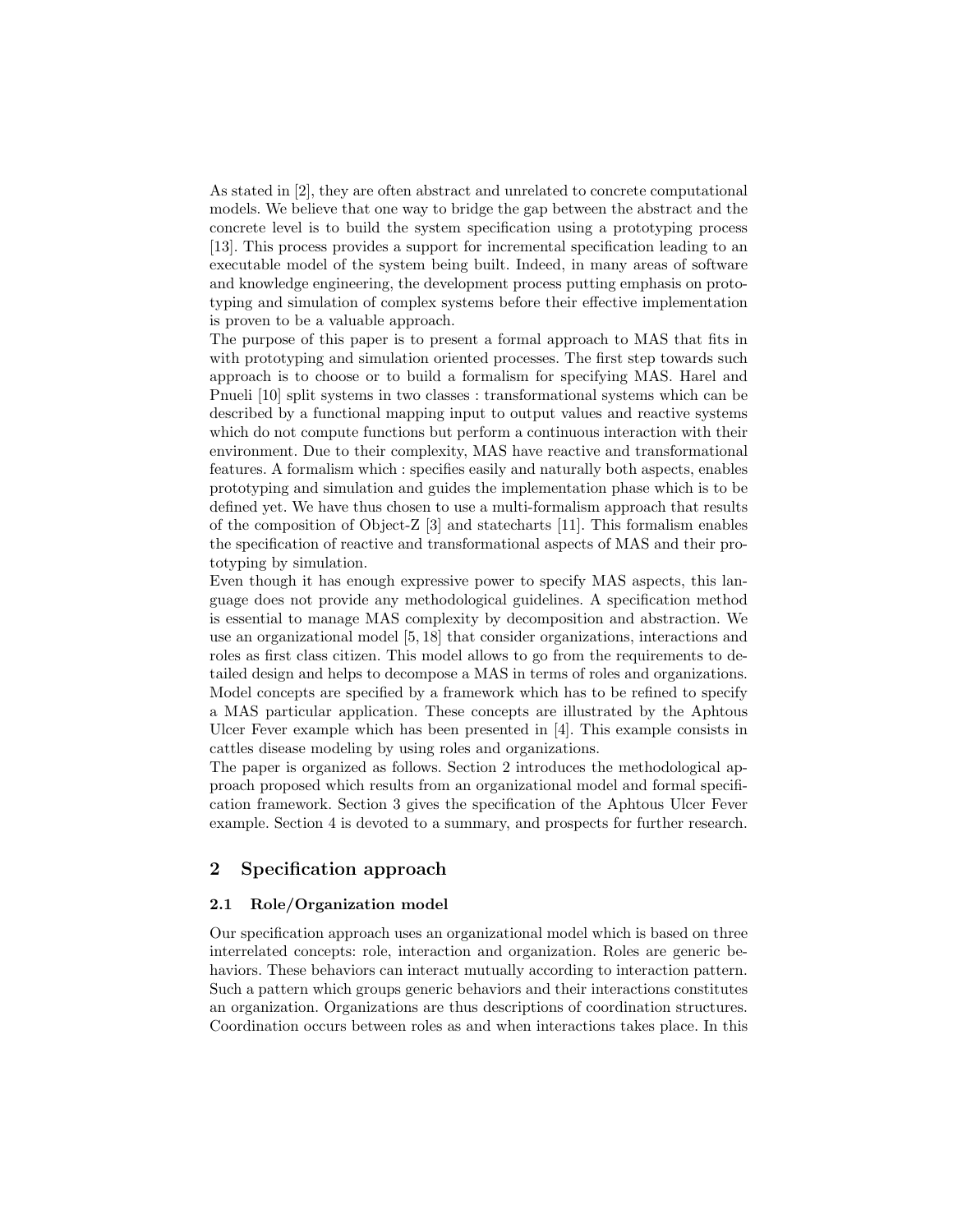

Fig. 1. Ulcer Aphtous Fever semi-formal model

context, an agent is only specified as an active communicative entity which plays roles [5]. In fact agents instantiate an organization (roles and interactions) when they exhibit behaviors defined by the organization's roles and when they interact following the organization interactions. An agent may instantiate one or more roles and a role may be instantiated by one or more agents. The role playing relationship between roles and agents is dynamic. We make no assumptions on agent architectures. The generality of the agent definition allows the specification of many agent types. More specific choices can be introduced in more accurate models. This model enables a modular approach by prototyping separate parts of the MAS. The behavior of the MAS as a whole is the result of the role playing by agents. This methodology deals with both the macro (organizations) level and micro (roles) level. Moreover, this MAS decomposition enables the prototyping of only part of the MAS. In fact, the smallest entity one can prototype is a role. The roles, interactions and organizations of the Aphtous Ulcer Fever example are described by figures 1. To describe these organizations we borrow from the OOram notation [16]. A box that represents an organization encloses a set of boxes representing its roles. An interaction is materialized by a line connecting two roles. On each extreme of this line there may be nothing, a circle or a double circle to indicate the interactions arities. In our example, arities are all one to one, i.e concrete interactions always happen between two agents playing the respective roles. We present only a part of the Aphtous Ulcer Fever MAS model of  $[4]$ . In the part we present there are two organizations : Herd organization which deals with aspects related to cattles and Disease organization which models aspects related to disease spread and cure. The former organiza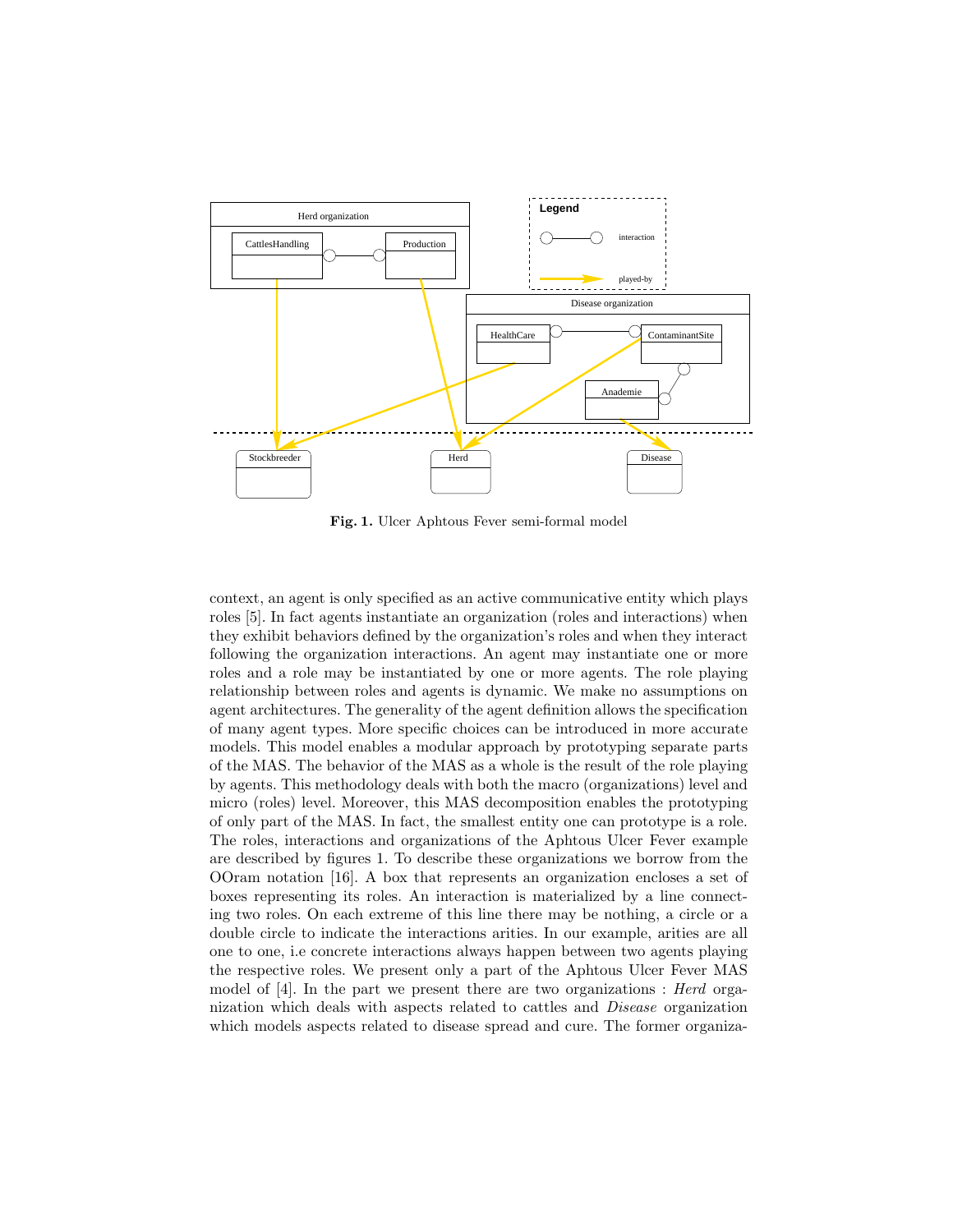tion is composed of two roles : CattlesHandling (placing cattles either in farm or field and selling calfs) and Production (simulating calfs birth). The latter organization is composed of three roles : HealthCare (searching and cure of infected animals), ContaminantSite (simulating of possible contagions) and Anademie (simulating self-cures and contaminations). Three agents type play these roles. STOCKBREEDER agent plays CattlesHandling and HealthCare roles. HERD agent plays Production and ContaminantSite roles. Eventually DISEASE agent plays Anademie role. The roles played by these agents are shown in figure 1 by the arrows from roles to agents.

While this model is represented in a well structured and easy to understand manner, it lacks of formal semantics and means of rigorous analysis such as verification and prototyping. The section 2.3 introduces a formal framework fulfilling those needs.

### 2.2 Multi-formalism based specification language

Many specification formalisms can be used to specify entire system but few, if any, are particularly suited to modeling all aspects of such systems. For large or complex systems, like MAS, the specification may use more than one formalism or extend one formalism. The multi-formalism approaches [19, 15] compose two or more formalisms in order to specify more easily and naturally than with a single formalism. Indeed, the multi-formalism approach deals with complexity by applying formalisms to problem aspects for which they are best suited and to prove properties with proofs rules and transformation techniques available in a specific formalism.

Our choice is to use Object-Z to specify the transformational aspects and statecharts to specify the reactive aspects. Object-Z extends Z with object-oriented specification support. The basic construct is the class which encapsulates state schema with all the operation schemas which may affect its variables. Statecharts extend finite state automata with constructs for specifying parallelism, nested states and broadcast communication for events. Both language have constructs which enable refinement of specification. Moreover, statecharts have an operational semantic which allows the execution of a specification.

Our method for composition of Object-Z and statecharts relies on the metamethod of Paige [15]. The main step of this method is the definition of an heterogeneous basis which is a set of notations, translations and formalizations that provides a formal semantics to multi-formalism specifications. In our case the main concept of the heterogeneous basis is the integration of statecharts in Object-Z classes. We have extended the expressive capabilities of each formalism by features available in the other. The role of the heterogeneous basis is to provide formal means of expression without translating a formalism in the other. In other words the heterogeneous basis furnishes mean of communication between partial specifications written in either Object-Z or statecharts.

The class describes the attributes and operations of the objects. This description is based upon set theory and first order predicates logic. The statechart describes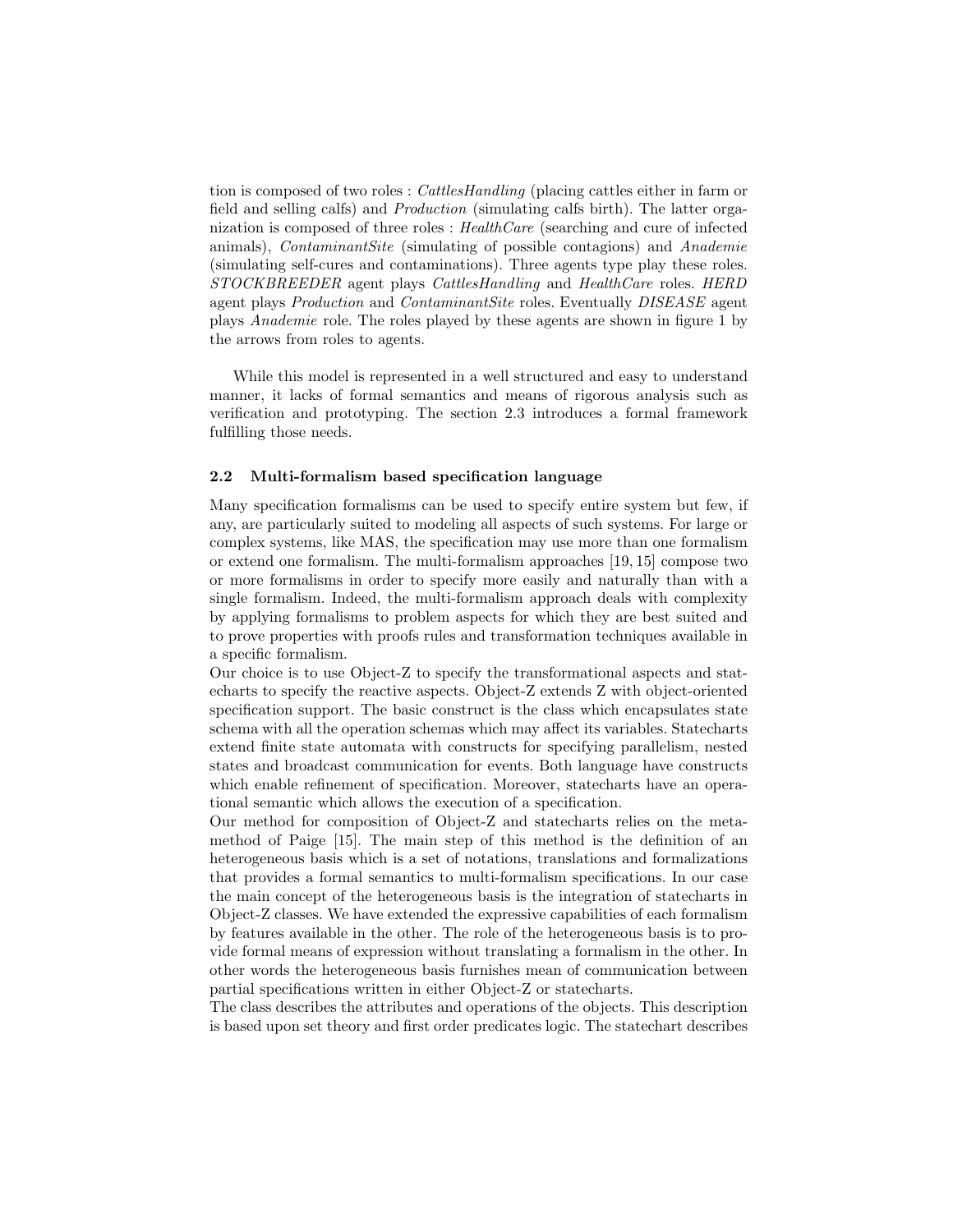the possible states of the object and events which may change these states. A statechart included in an Object-Z class can use attributes and operations of the class. The sharing mechanism used is based on name identity. Moreover, we introduce basic types [Event, Action, Attribute]. Event is the set of events which trigger transitions in statecharts. Action is the set of statecharts actions and Object-Z classes operations. Attribute is the set of objects attributes. These types also belong to the heterogeneous basis.

The LoadLock class illustrates the integration of the two formalisms. It specifies a LoadLock composed of two doors which states evolve concurrently. Parallelism between the two doors is expressed by the dashed line between DOOR1 and DOOR2. The first door reacts to activate1 and deactivate1 events. When someone enter the LoadLock he first activate the first door enter the LoadLock and deactivate the first door. The transition triggered by deactivate1 event execute the *inLL* operation which sets the *someoneInLL* boolean to true. Someone which is between the first and the second door can activate the second door so as to open it. The temporal invariant at the end of the class specifies that the statechart must not be in DOOR1.opened and DOOR2.opened states simultaneously. This invariant uses the predicate  $instate(S)$  which is true whenever S state is active.

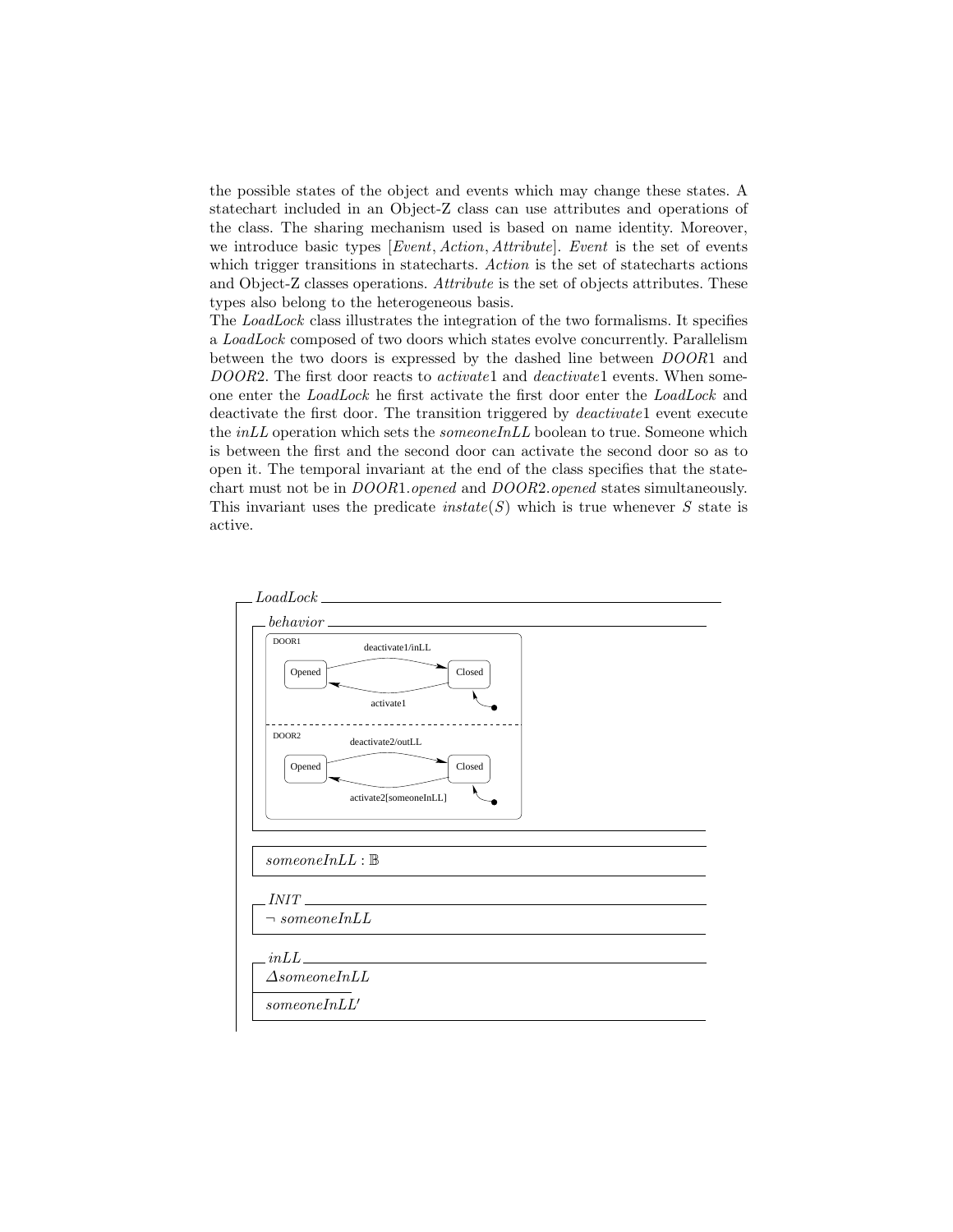outLL ∆someoneInLL  $\neg$  someoneInLL'

```
\neg \diamond (instance(DOOR1.opened) \land instate(DOOR2.opened))
```
The notation for attribute modification consists of the modified attributes which belongs to the  $\Delta$ -list. In any operation sub-schema, attributes before their modification are noted by their names and attributes after the operation are suffixed by '.

The result of the composition of Object-Z and statecharts seems particularly suited in order to specify MAS. Indeed, each formalism have constructs which enable complex structure specification. Moreover, aspects such as reactivity and concurrency can be easily dealt with. In fact, available constructs enable natural specification of "low" level aspects inherent to MAS. Higher level aspects like coordination are expressed by roles, interactions and organizations classes which we present in the following section.

### 2.3 Framework

For specifying MAS described with the role/organization meta-model we build a framework based upon Object-Z and statecharts. Our framework is composed of a set of such classes which specify all meta-model concepts: role, interaction and organization.

The structure of the framework as a class hierarchy allows to inherit from defined classes in order to specify more specific model concepts or to extend existing concepts. Every model concept is given a formal semantics by a class of the framework. The framework provides specifiers with a structured approach committed to the organizational model.

We present three classes of the framework: Role, Interaction and Organization. The first concept of the model is role. A role is defined by a behavior schema which has to be refined in order to define the role behavior. Typically it's in a specialized behavior schema where the specifier integrate a statechart. State schema is composed by sets of *Attribute*, *Event* it can react to and *Action* it can execute.

Role

 $\mathbf{L}^{behavior}$ 

 $attributes$  :  ${\mathbb P}$   $Attribute$  $stimulus: \mathbb{P}$  Event actions : P Action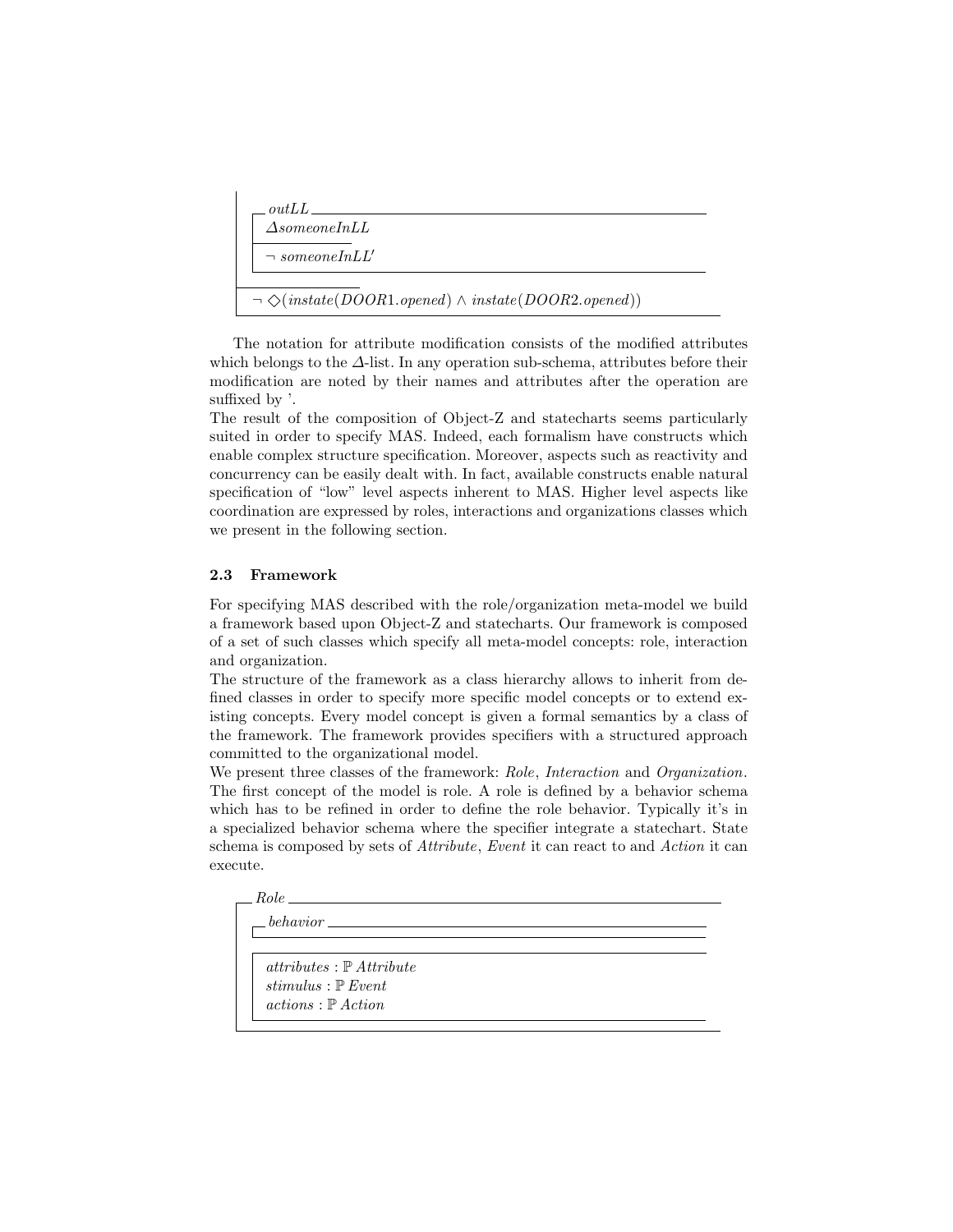An interaction is composed of two roles and an interaction content, namely content, from a role origin of the interaction to a role destination of the interaction. Moreover, one may extend interaction to take into account more than two roles or more complex interactions involving plan exchange.

An organization is composed of a set of roles and their interactions. All interactions must only take places between two roles belonging to the same organization.



In order to specify interaction protocols within an organization one has to refine the Organization class by introducing, for instance, temporal logic predicates known as temporal invariants.

# 3 Specification and prototyping

### 3.1 Aphtous Ulcer Fever specification

This section gives a formal description about Aphtous Ulcer Fever specification by refinement of the specification framework described previously. This formal description is then used as a basis for prototyping.

Production class inherits from Role. As described in the following it replace behavior sub-schema by PRODUCTION statechart. PRODUCTION behavior consists in waiting in *Idle* state for january to occur and then the *Idle* to *Birth* transition is triggered. This transition execute the birth operation which simulate calfs birth. On February the Birth to Idle transition is triggered. The class state is composed of sets of Animal. Each set specify an animal type, cattles for example are all animals, this constraint is specified by the expression cattles = adult ∪ calfs. These sets belong to the attributes set of the role. The birth operation modifies calfs set. So calfs belongs to the  $\Delta$ -list of the operation. This operation augments the calfs set size in order to simulate the increase of calfs count.

The same remarks stand for the role CattlesHandling except behavior subschema is replaced by CATTLESHANDLING statechart and sellCalfs operation diminishes calfs size. CATTLESHANDLING statechart specify two parallels process (shown as dashed line) : cattles localization and calfs selling. Indeed, calfs can be either in farm or in field and every october calfs are to be sold. The entering of Farm and Field states trigger respectively contagion − possible and  $contagion - *impossible*$  events.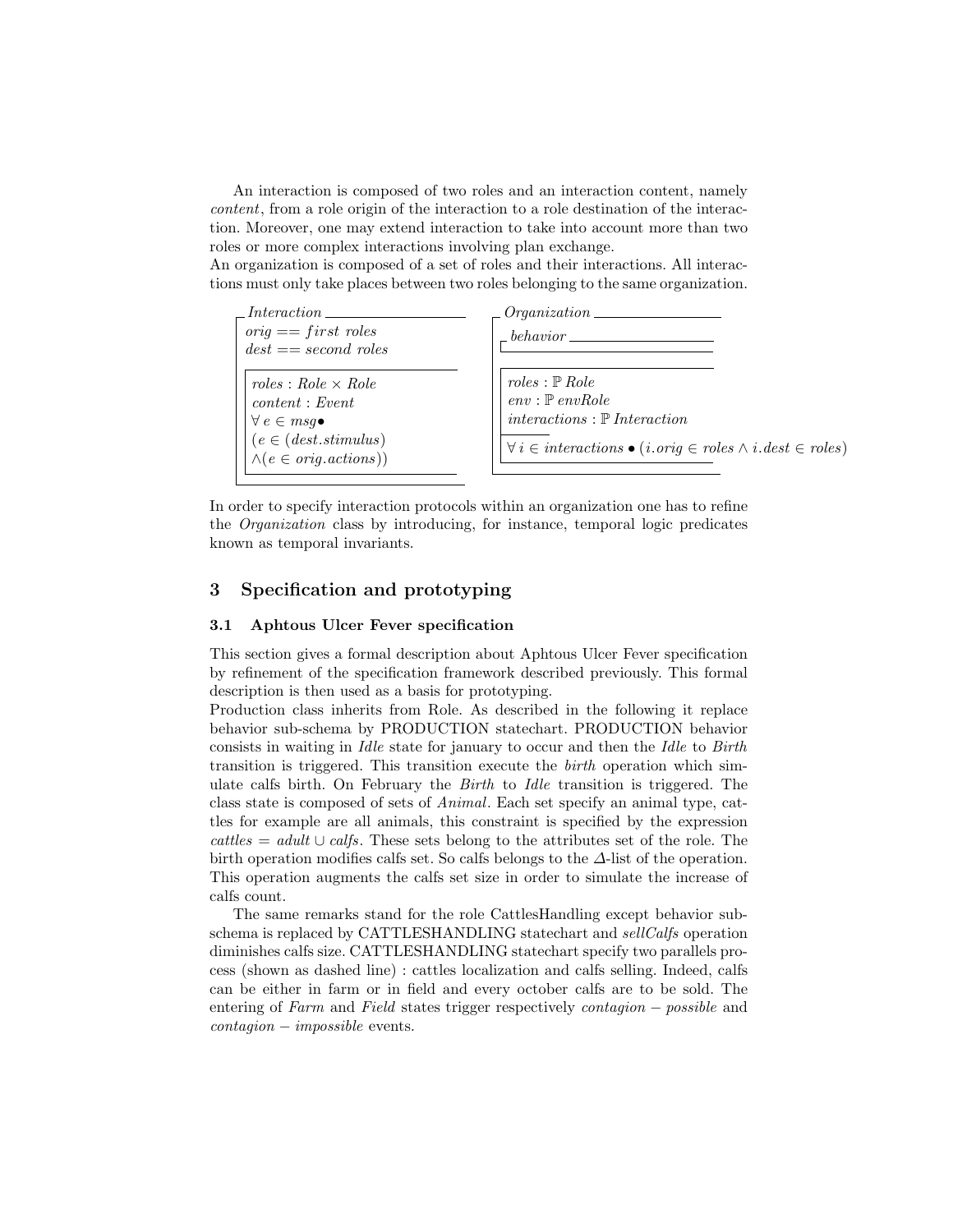

HealthCare role consists, each month, in simulating herd scanning. Indeed, the Idle to Testing transition is triggered every month and if infected animals are detected, a cure is initiated by executing the *Cure* operation. The cure is efficient as soon as it is done and will last for three month. If there are no infected animals the Testing to Idle transition is triggered.

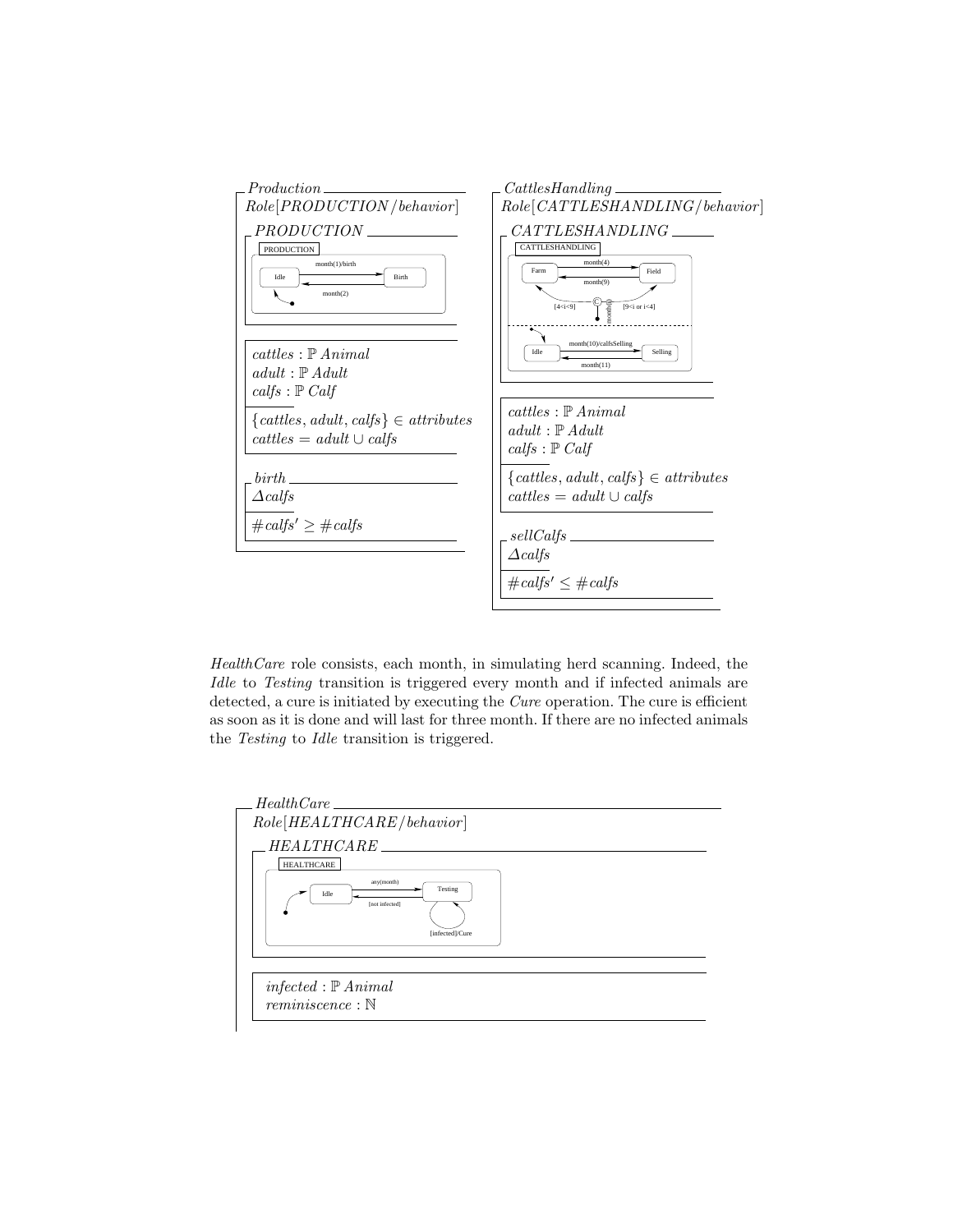```
Cure
∆reminiscence
#infected \neq 0 \wedge reminiscence' = 3
```
Anademie role describes the disease evolution which consists, for any month and if infected animals are detected, of two parallel processes: contamination and cure. The former tests if contagion is possible. If contamination is possible then the *noContamination* to *COntamination* transition is triggered and then, each month, the infected animals number may augment. Whenever there are infected animals the latter process simulates their cure, in other word it may decrease the infected animals number. If there are no infected animals the role is in Default state.



Eventually, ContaminantSite role decrement the reminiscence of cure and establish if contagion is possible.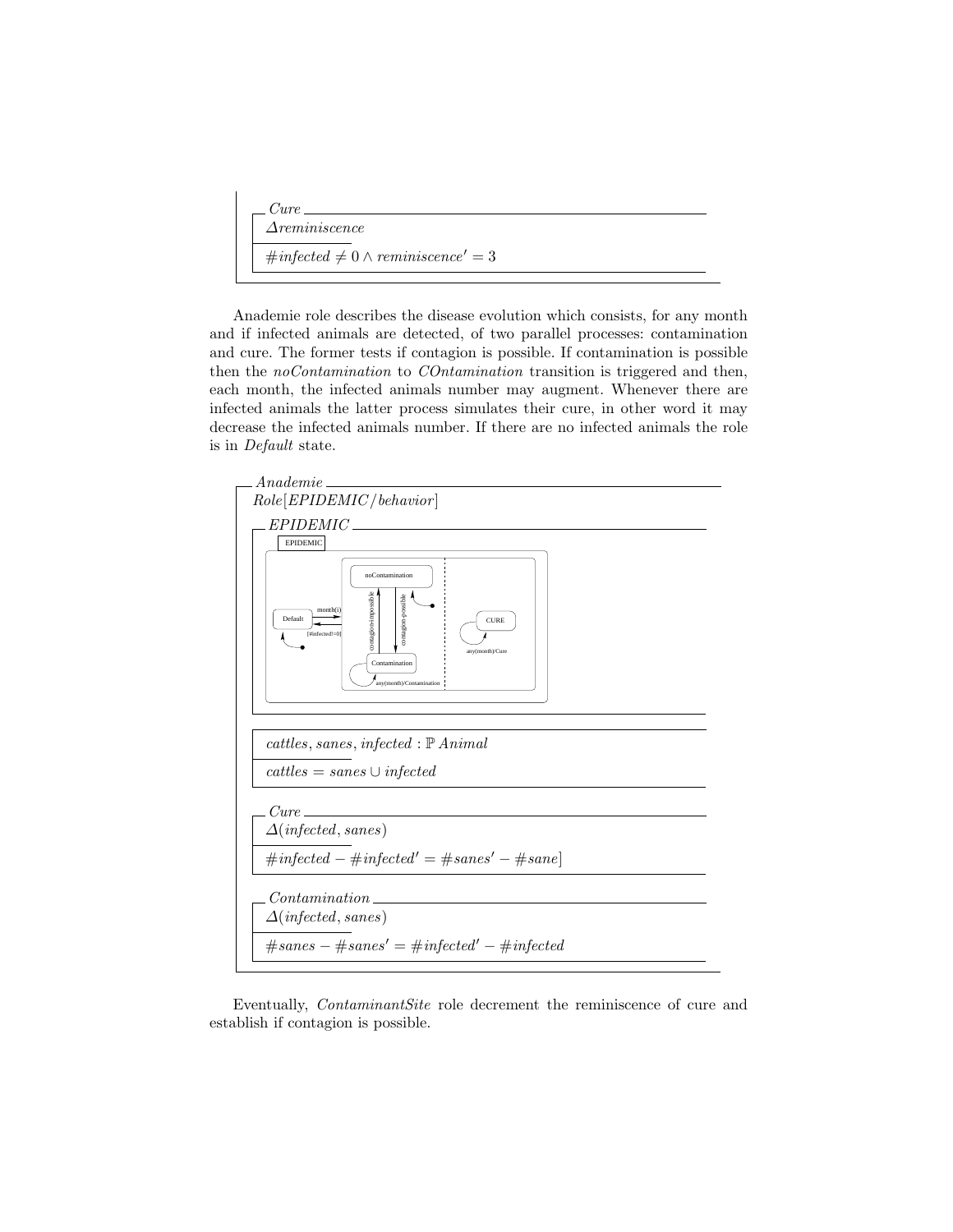

### 3.2 Specification analysis

The analysis is performed by using STATEMATE [12]; an environment which allows the prototyping and the simulation of the statechart specifications. The specification analysis is based upon execution of the statecharts and can be done using two techniques. The first technique is *simulation* and the second is *anima*tion. In our case simulation would consist in assigning probabilities to events or actions occurrences. With this technique one can evaluate quantitative parameters of the specified system. For the Aphtous Ulcer Fever example probabilities can be associated to calfs selling or birth so one can evaluate how many animals are involved in each operation. Probabilities can be useful in different disease steps to simulate curing or infections of sane animals. Animation technique consists of testing the specification with predefined interaction scenarios. It enables one to test if the system behavior is consistent with requirements. For example, we have tested that if there is at least one infected animal the Health Care role executes Cure operation.

The simulation tool offers an interactive simulation mode and a program controlled mode. In the latter a program written in a high level language replaces the user. One feature of this programming language is the breakpoint construct. Breakpoint stop the specification execution when a condition is verified. Possible uses of breakpoints are, for example, configuration tests with predefined interaction scenarios and output of statistics. For the former one can test if all role reactions correspond to months schedule. For the latter one can associate probabilities for different illness phase so one can simulate illness evolution. The figure 2 is the result of such simulation. On x-axis we have month of the sim-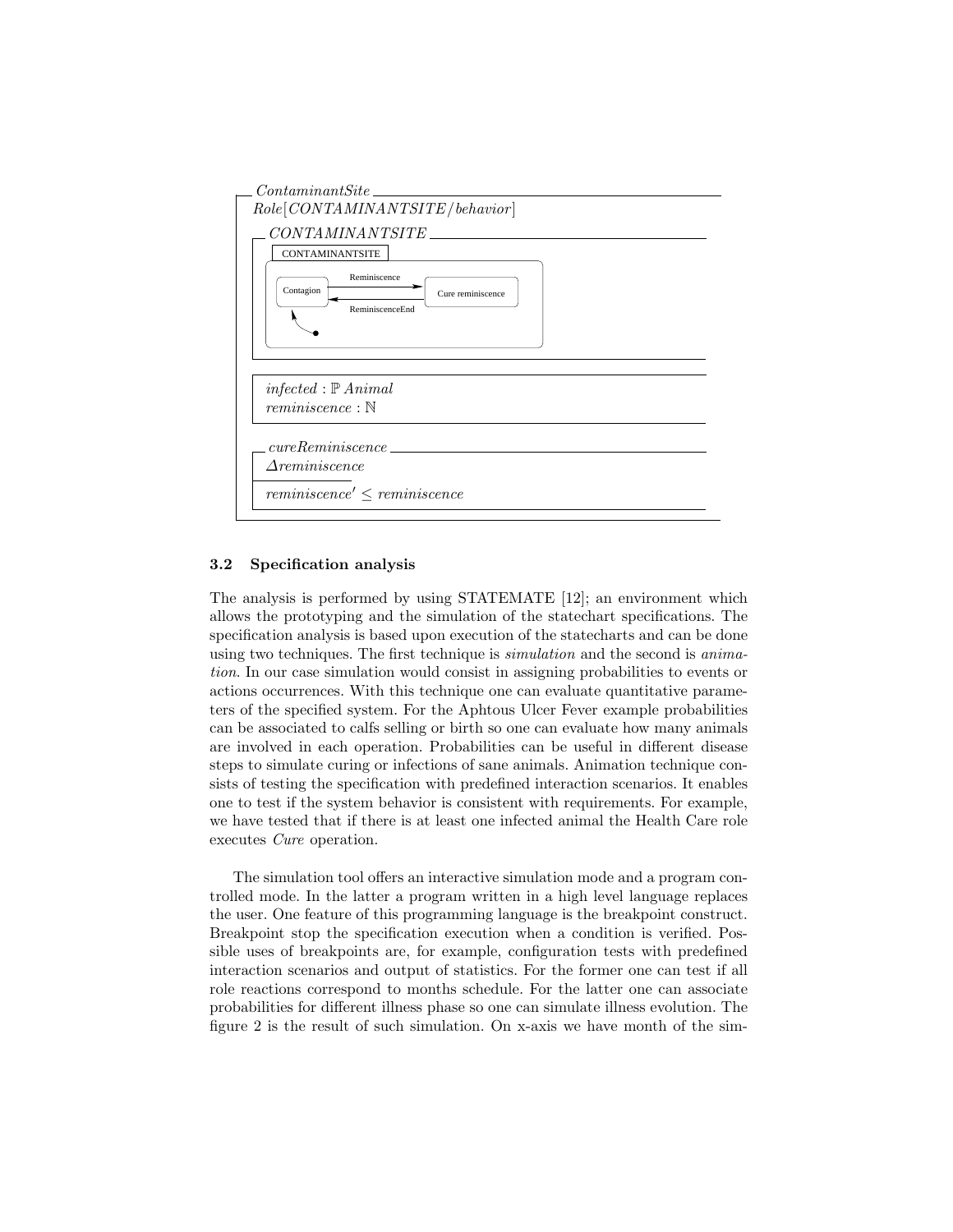

Fig. 2. Statistics of Aphtous Ulcer Fever simulation

ulation and on y-axis animals count. The two curbs are for Sane and Infected animals. One may see that each time animals are at farm the number of infected animals augment and then drop when they return at field. Indeed, contagion is only possible when animals are at farm.

### 4 Related Work and Conclusion

In this paper, we have presented a formal specification approach for MAS based upon an organizational model. The organizational model describes interaction patterns which are composed of roles. When playing these roles, agents instantiate interaction patterns. For the sake of clarity we have only presented roles specification. But there are an agent class in our framework which enables the specification of evolving behaviors. This model is well suited for describing complex interactions which are among MAS main features. Furthermore, each model concepts are given a formal semantic within our specification framework. The language used by the specification framework can describe reactive and functional aspects. It is structured as a classes hierarchy so one can inherit from these classes to produce its own specification. The used specification language allows prototyping of specification. Prototyping is not the only means of analysis, indeed, in another work [7], we have introduced a formal verification approach. Moreover, the specification structure enables incremental and modular validation and verification through its decomposition. Eventually, such a specification can be refined to an implementation with multi-agent development platform like MadKit [9] which are based upon an organizational model [5].

Formal theories are numerous in the MAS area but they are not all related to concrete computational models [2]. Temporal modal logic, for example, have been widely used [17]. Despite the important contribution of these works to a solid underlying foundation for MAS, no methodological guidelines are provided concerning the specification process and how an implementation can be derived. Another type of approach consists in using traditional software engineering for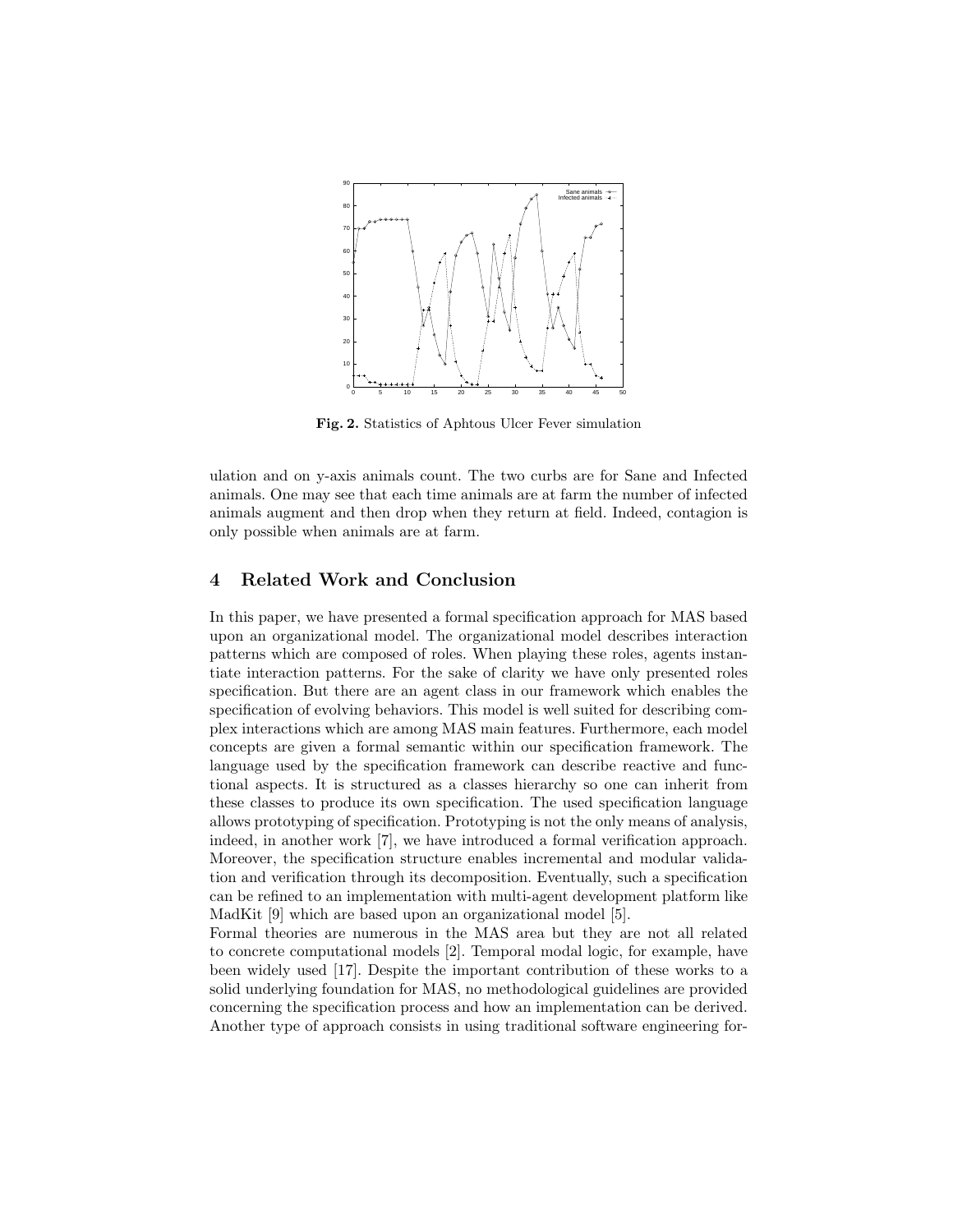malisms [14]. Our approach is of the latter type. Among these approaches a few [14, 1] provide the specifier with constructs for MAS decomposition. The approach of Luck and d'Inverno has two drawbacks: the use of Z make MAS reactive aspects difficult to specify [6] and these specifications aren't executable so simulation and prototyping are not possible. The formalism used in DESIRE also lack the support regarding simulation or prototyping.

Despite the encouraging results already achieved, we are aware that our approach still has some limitations. Indeed, it doesn't tackle all problems raised by MAS development. But we believe that this first step constitutes a specification kernel leading towards a practical approach to formal specification of MAS. Among issues remaining for future work the organizational model used by us needs more work to do ahead. The play-by relationship of our example is of the simplest type. In order to deal with more complex case we have to explore the semantic of this relationship. Moreover, the Object-Z part of the specification is not yet executable. However a preliminary work [8] has shown that it is possible to give an operational semantic to Object-Z but it must be strengthened.

# References

- 1. F.M.T. Brazier, B. Dunin Keplicz, N. Jennings, and J. Treur. Desire: Modelling multi-agent systems in a compositional formal framework. International Journal of Cooperative Information Systems, 6:67–94, 1997.
- 2. Mark d'Inverno, Michael Fisher, Alessio Lomuscio, Michael Luck, Maarten de Rijke, Mark Ryan, and Michael Wooldridge. Formalisms for multi-agent systems. In First UK Workshop on Foundations of Multi-Agent Systems, 1996.
- 3. Roger Duke, Paul King, Gordon Rose, and Graeme Smith. The Object-Z specification language. Technical report, Software Verification Research Center, Departement of Computer Science, University of Queensland, AUSTRALIA, 1991.
- 4. Benoit Durand. Simulation multi-agents et épidémiologie opérationnelle. Thèse de doctorat, Université de Caen, 1996.
- 5. Jacques Ferber and Olivier Gutknecht. Aalaadin: a meta-model for the analysis and design of organizations in multi-agent systems. In ICMAS'98, july 1998.
- 6. M. Fisher. if Z is the answer, what could the question possibly be? In Intelligent Agents III, number 1193 in Lecture Note of Artificial Intelligence, 1997.
- 7. Pablo Gruer, Vincent Hilaire, and Abder Koukam. Formal Specification and Verification of Multi-Agent Systems. In ICMAS. IEEE Computer Society Press, 2000.
- 8. Pablo Gruer, Vincent Hilaire, and Abder Koukam. Verification of Object-Z Specifications by using Transition Systems. In Fundamental Aspects of Software Engineering, LNCS. Springer Verlag, 2000.
- 9. Olivier Gutknecht and Jacques Ferber. Madkit: Organizing heterogeneity with groups in a platform for multiple multi-agent systems. Technical Report 97188, LIRMM, 1997.
- 10. D. Harel and A. Pnueli. On the development of reactive systems. In K. R. Apt, editor, Logics and Models of Concurrent Systems. Springer Verlag, 1985.
- 11. David Harel. Statecharts: A visual formalism for complex systems. Science of Computer Programming, 8(3):231–274, June 1987.